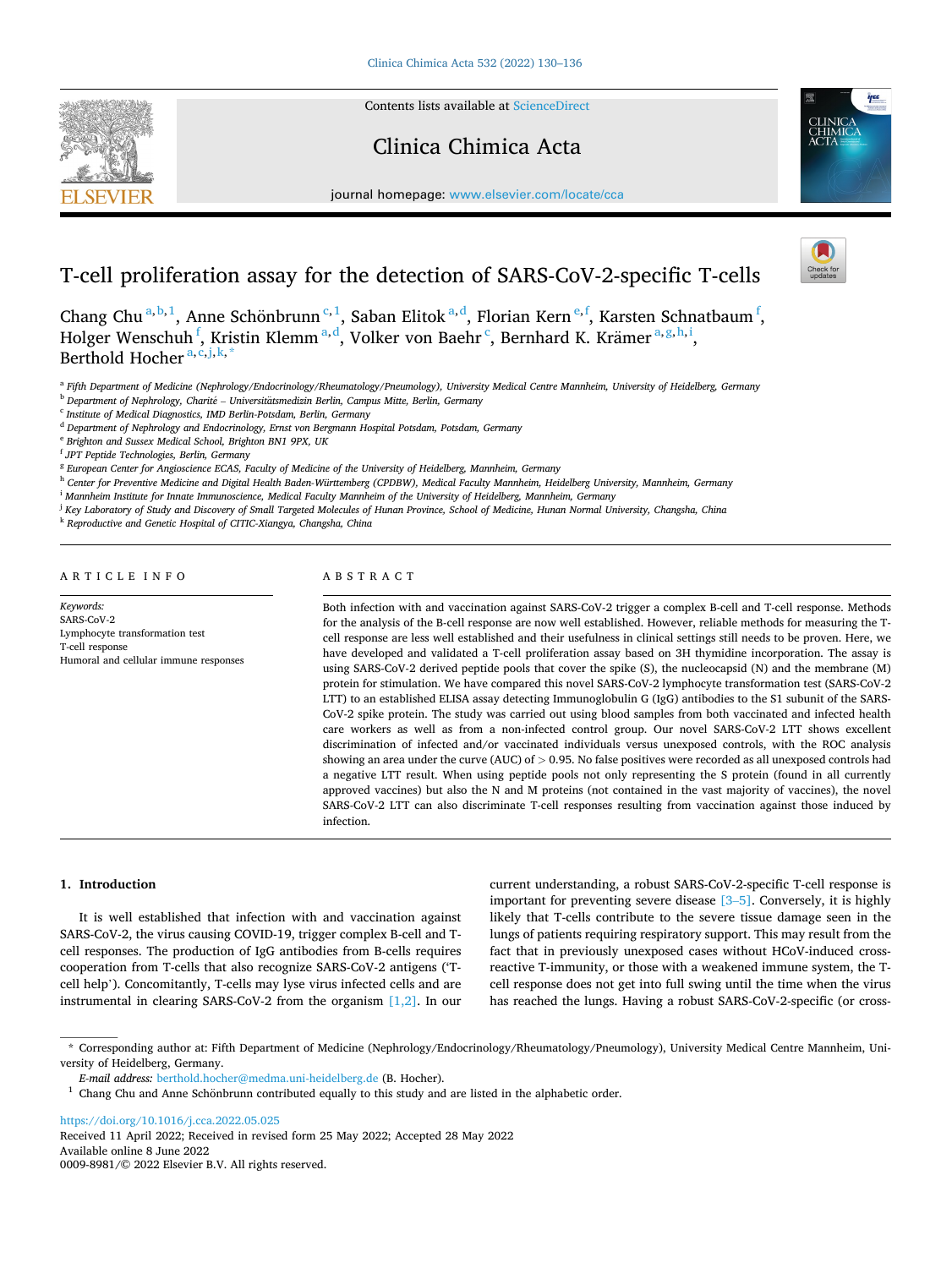<span id="page-1-0"></span>reactive) T-cell response prior to infection, by contrast, might prevent the virus from even getting this far. Authors of a recent study in asymptomatic cases believe that strong cross-reactive T-cell responses may explain that some individuals can be exposed and infected without ever showing symptoms or even a positive PCR test [\[6\].](#page-5-0)Also, T-cell responses to HCoVs causing the common cold were recently shown to contribute to protection as a result of cross-reactivity [\[7\]](#page-5-0).

The above-mentioned mechanistic considerations are just some reasons why reliable methods to monitor T-cell response to SARS-CoV-2 infections are needed. In addition, measuring T-cell responses may be a promising alternative (or at least suitable addition) to measuring antibody levels for validation of effective vaccination and for predicting the optimal time for a booster vaccination. Several methods for the analysis of the T-cell response to SARS-CoV-2 infection and vaccination have been reported [8–[19\].](#page-6-0) However, the usefulness of the respective T-cell tests in routine clinical settings has not been proven yet.

Here, we report the development and validation of an assay for the detection of SARS-CoV-2-specific T-cells which is adapted from a traditional T-cell proliferation assay referred to as lymphocyte transformation test (LTT) based on 3H thymidine incorporation. The LTT format has been in use for measuring T-cell immunity to a range of different T-cell target antigens over several decades [\[20\]](#page-6-0). We adapted this assay in early 2020 to detect SARS-CoV-2 spike protein-specific Tcells based on the stimulation with two peptide pools together covering the entire spike protein (SARS-CoV-2 LTT). We show that the assay can efficiently distinguish infected and vaccinated from non-infected, nonvaccinated study participants. In addition, we show that by using peptide pools against the S, N and M proteins, the novel SARS-CoV-2 LTT can be expanded to discriminate between T-cell responses resulting from vaccination and those induced by infection.

### **2. Methods**

#### *2.1. Study populations*

The study was approved by the ethics committee of the association of physicians in the province of Brandenburg, Germany (Arztekammer Brandenburg). All study participants provided written, informed consent.

After the COVID-19 outbreak in the Ernst von Bergmann Hospital (EvB), Potsdam, Germany, in March and April 2020, all health care workers underwent twice weekly PCR testing (nasal-oral swab) for possible SARS-CoV-2 infection. Participants were recorded from two cohorts between July and October 2020 (4–6 months following the outbreak):

Cohort 1: 69 hospital staff of the EvB who had not been infected during the observation period and were fully vaccinated with their second shot of a SARS-CoV-2 vaccine administered between May and July 2021 (for details, see Table 1). EvB staff were vaccinated twice with either the BioNTech, BNT162b2, or Astrazeneca, ChAdOx1, vaccine.

Cohort 2: 54 hospital staff of the EvB who had been infected, but without being vaccinated at the time of blood taking (for details, see Table 2). Infection with SARS-CoV-2 was proven by PCR.

As control group, a total of 88 individuals of mixed age and sex who had no detectable SARS-CoV-2 antibodies (IgG (S1)-negative) were recruited prior to vaccination. Blood samples were drawn into heparinized blood collection tubes by cubital venous phlebotomy.

All study participants were examined/interviewed by a study physician. The following parameters were recorded in all individuals: age, sex, BMI, and resting blood pressure. The medical interview explored the presence/a history of type 1 or 2 diabetes, COPD, and asthma. Hypertension was established according to the European Society of Hypertension guidelines [\[21\]](#page-6-0) or based on the use of hypertensive medication. With respect to cohort 1 we recorded the time from complete vaccination (second dose) to blood collection and whether vaccine side effects were observed. With respect to cohort 2 we recorded the

#### **Table 1**

| Comparison of characteristics between SARS-CoV-2 LTT positive and negative |  |  |
|----------------------------------------------------------------------------|--|--|
| cases in vaccinated health care workers.                                   |  |  |

| <b>Parameters</b>                                    | LTT N<br>positive<br>$(n = 66)$ | LTT N<br>negative<br>$(n=3)$ | P<br>value |
|------------------------------------------------------|---------------------------------|------------------------------|------------|
| Age (years)                                          | $44.6 \pm 13.7$                 | $64.3 \pm 11.7$              | 0.037      |
| Gender (M/F)                                         | 17/49                           | 1/2                          | 0.772      |
| <b>BMI</b>                                           | $25.5 \pm 4.8$                  | $25.4 + 3.1$                 | 0.823      |
| Diabetes (yes/no)                                    | 4/61                            | 0/3                          | 0.660      |
| Hypertension (yes/no)                                | 13/43                           | 2/1                          | 0.095      |
| $COPD$ ( $ves/no$ )                                  | 0/65                            | 0/3                          | 1          |
| Asthma (yes/no)                                      | 6/59                            | 2/1                          | 0.003      |
| Smoking (yes/no)                                     | 12/53                           | 0/3                          | 0.416      |
| SARS-CoV-2 IgG-Ab (S1) (BAU/ml)                      | 556.4 $\pm$                     | $157.0 \pm 44.9$             | 0.018      |
|                                                      | 289.3                           |                              |            |
| SARS surrogate neutralization test (%)               | $81.2 \pm 25.3$                 | $73.0 + 10.4$                | 0.143      |
| T-cell responses to SARS-CoV-2 Spike-<br>N-Term (SI) | $8.83 \pm 8.61$                 | $1.63 + 0.21$                | 0.004      |
| T-cell responses to SARS-CoV-2 Spike-<br>C-Term (SI) | $6.75 \pm 6.44$                 | $1.53 + 0.29$                | 0.004      |

Continuous variables are given as mean (SD) or numbers. Body mass index (BMI) was calculated as weight in kilograms divided by height in meters squared. COPD, chronic obstructive pulmonary disease.

#### **Table 2**

Comparison of characteristics between LTT\_N positive and negative cases in infected health care workers.

| <b>Parameters</b>                                   | LTT_N positive<br>$(n = 49)$ | LTT N negative<br>$(n = 5)$ | P<br>value |
|-----------------------------------------------------|------------------------------|-----------------------------|------------|
| Age (years)                                         | 50.0 (37.0, 60.0)            | 31.0 (26.5, 49.5)           | 0.092      |
| Gender (M/F)                                        | 19/30                        | 2/3                         | 0.958      |
| <b>BMI</b>                                          | 24.8 (23.1, 29.2)            | 21.5 (20.7, 35.6)           | 0.622      |
| Diabetes (yes/no)                                   | 7/42                         | 0/5                         | 0.369      |
| Hypertension (yes/no                                | 20/29                        | 1/4                         | 0.368      |
| $COPD$ ( $ves/no$ )                                 | 2/47                         | 0/5                         | 0.648      |
| Asthma (yes/no)                                     | 7/41                         | 0/5                         | 0.364      |
| Smoking (yes/no)                                    | 2/47                         | 0/5                         | 0.648      |
| SARS-CoV-2 IgG-Ab (S1) (BAU/<br>ml)                 | 129.0 (71.9,<br>553.5)       | 26.2 (16.2, 35.6)           | 0.002      |
| SARS surrogate neutralization<br>test $(\% )$       | 63.0(45.0, 90.0)             | 26.0 (15.5, 29.5)           | 0.001      |
| T-cell responses to SARS-CoV-2<br>Spike-N-Term (SI) | 6.5(4.1, 13.3)               | 1.4(1.2, 1.7)               | ${<}0.001$ |
| T-cell responses to SARS-CoV-2<br>Spike-C-Term (SI) | 5.1(3.3, 9.8)                | 1.5(1.4, 2.0)               | 0.001      |
| Time from infection to blood<br>collection in days  | 201 (131, 432)               | 200 (176, 398)              | 0.637      |

Continuous variables are given as median (interquartile range) or numbers. Body mass index (BMI) was calculated as weight in kilograms divided by height in meters squared. COPD, chronic obstructive pulmonary disease.

time from PCR detection of SARS-CoV-2 infection to blood collection and whether infection was symptomatic or not.

Cohort 3: An additional 35 members of staff of the Institute of Medical Diagnostics Berlin (IMD Berlin, Germany), aged 28–56 years, were recruited for examination of cellular immune responses to different immunodominant SARS-CoV-2 antigens. None of them exhibited any preexisting condition that would be considered as risk factor for an adverse COVID-19 outcome. This group included 3a) those recovered from PCR proven SARS-CoV-2 infection  $(n = 12)$ ; 3b) those uninfected but vaccinated against SARS-CoV-2 (mRNA vaccine) with the second dose obtained between May and July 2021 ( $n = 11$ ); 3c) those without infection and without vaccination ( $n = 12$ ). With samples from these participants the LTT was performed using three separate peptide pools (covering the S, N and M protein of SARS-CoV-2, respectively).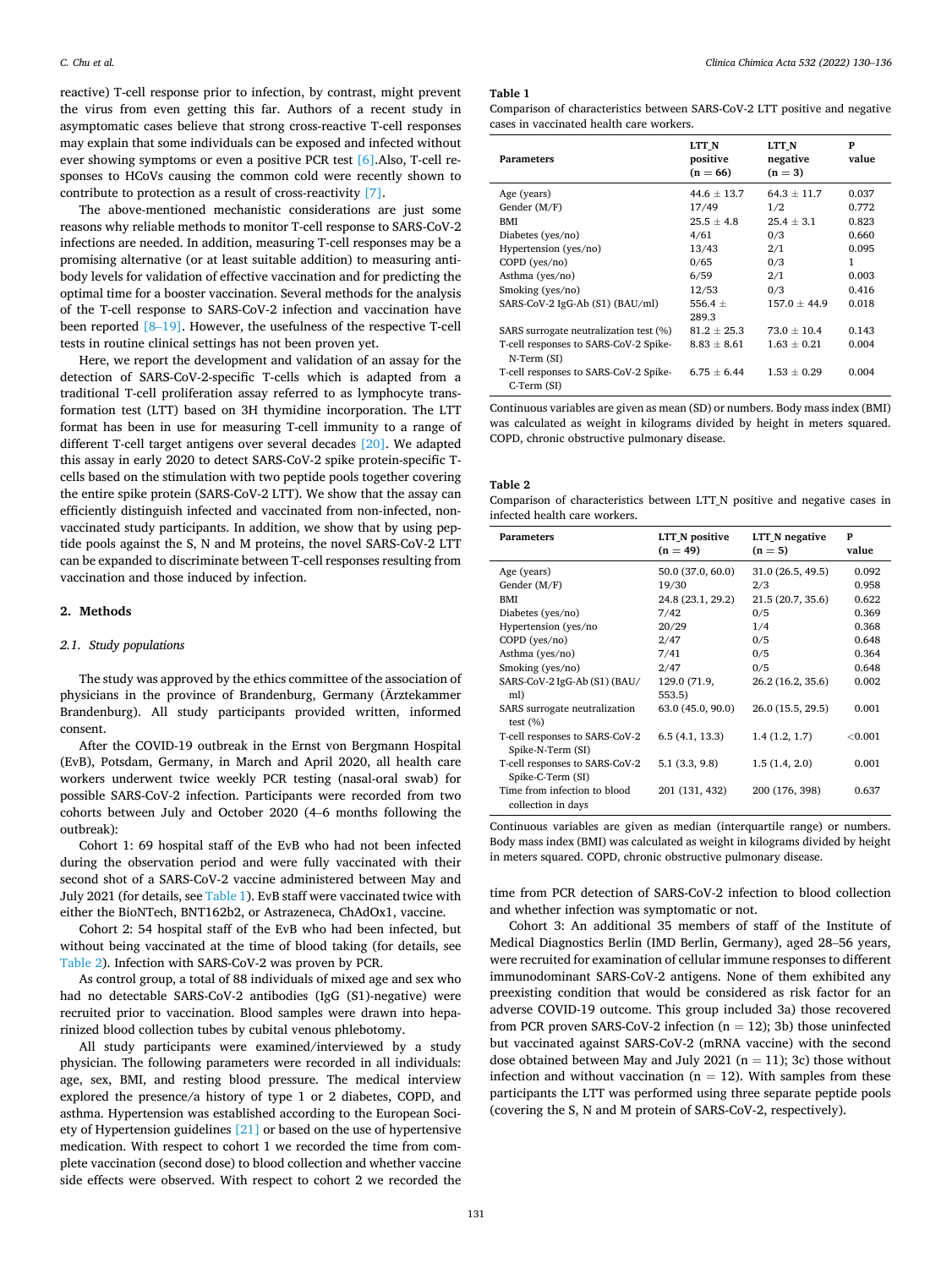## *2.2. Measurement of T-cell responses to SARS-CoV-2 with the SARS-CoV-2 LTT*

Heparinized venous blood was processed by density gradient centrifugation to obtain peripheral blood mononuclear cells (PBMCs). After washing the cells twice with PBS (Sigma-Aldrich), the cell pellet was resuspended to obtain a cell count of  $1 \times 10^6/\text{ml}$  in cell culture medium (RPMI 1640; Biowest) supplemented with 2 mM L-glutamine, 100 μg/ml gentamicin (all from Biowest) and 5% autologous serum. Specific T-cell reactions were assessed by a lymphocyte proliferation assay (LTT). For that,  $2 \times 10^5$  PBMCs were either incubated with peptide pool 1 or peptide pool 2 of the SARS-CoV-2 spike glycoprotein (PM-WCPV-S from JPT), or with the peptide pool of SARS-CoV-2 nucleocapsid (PM-WCPV-NCAP-2) or membrane protein (PM-WCPV-VME-2) using a concentration of 1µg/ml per peptide, together with 1µg/ml anti-CD28 Abs (clone CD28.2 from BD Biosciences). All pools contained 15 amino acid long peptides that overlapped by 11 amino acids, respectively, and in total spanned the entire SARS-CoV-2 S, N, or M protein. The N-terminal part of S, containing the RBD-region, was covered by pool 1 (N-Term) and the C-terminal part of the spike protein was covered by pool 2 (C-Term). Detailed information about the peptide pools is given below and were also published recently [\[22\].](#page-6-0)

Two positive control experiments were performed: a) by stimulating cells with a mixture of recall-antigens, containing tetanus, influenza and candida albicans (antigen control), and b) by stimulating cells with pokeweed mitogen (mitogen control). For measuring base-level proliferation control cells were left unstimulated. All stimulations were performed in triplicates in 96-well plates for 5 days at 37  $°C$  and 5%  $CO<sub>2</sub>$ atmosphere. Cells were labeled with 3H-thymidine (1 μCi/ml, Hartmann Analytic) 12 h prior to cell harvesting. A cell harvester (PerkinElmer) was used to harvest cells on glass fiber filters. The incorporated 3Hthymidine activity was measured as "counts per minute" (cpm) using a solid phase beta counter (PerkinElmer). Mean values of the triplicates were calculated for data analysis. The results for all stimulations were given as a 'stimulation index' (SI; ratio of cpm of stimulated over unstimulated samples). The threshold SI for positivity was set at 1.9 (an SI *>* 1.9 was considered positive).

# *2.3. PepMixTM peptide pools*

Five different peptide pools were prepared as follows: Individual peptides were synthesized by standard solid phase peptide synthesis (SPPS) [\[23\]](#page-6-0). Each peptide was purified by HPLC using different gradients of solvent A (0.1% TFA in water) and solvent B (0.1% TFA in MeCN) on a preparative HPLC system. After drying of the individual peptides by lyophilization, the peptides were redissolved, combined and lyophilized again to furnish peptide pools containing equal amounts of each peptide. This yielded the peptide pools for the following antigens: Spike Glycoprotein N-term and Spike Glycoprotein C-term (158 and 157 peptides, purity *>* 90%); NCAP (102 peptides, purity *>* 70%); VME1 (53 peptides, purity *>* 70%).

#### *2.4. Measurement of humoral immune response to SARS-CoV-2*

For quantitative detection of IgG against SARS-CoV-2 spike glycoprotein 1 (S1 subunit) an enzyme-linked immunosorbent assay (ELISA; EUROIMMUN) was performed on an automated ANALYZER system (QuantiVac, EUROIMMUN) according to manufacturers instructions. The assay relies on 6 calibrators in order to quantify the IgG (S1)-concentration given as BAU/ml (Binding Antibody Units) and highly correlates with the "First WHO International Standard" (NIBSC code: 20/ 136). Values between 25.6 and 35.2 BAU/ml were considered borderline, while values above 35.2 BAU/ml were interpreted as positive. The assay is based on a previously established semi-quantitative assay, which has been already described [\[24\]](#page-6-0).

#### *2.5. Statistical analysis*

Results across groups are shown as median (interquartile range), mean+/-SD, or simple percentages. Non-parametric tests (Mann-Whitney U or  $\chi^2$  test) were applied as appropriate to determine statistical significance. Receiver Operating Characteristic (ROC) analysis was used to derive ROC curves and measure test performance. All statistical analyses were performed using SPSS 25.0 software (IBM SPSS Statistics, Version 25.0. Armonk, NY, USA). If individual values were above the upper validated limit of quantification according to the supplier of the assay, these values were replaced with substitute values (twice the highest measurable value in a dataset). The level of significance was set at p *<* 0.05.

#### **3. Results**

#### *3.1. Vaccinated EvB health care workers*

Humoral and cellular immune responses in vaccinated health care workers (cohort 1) were assessed 4–8 weeks after the 2nd vaccination. ROC analysis showed an excellent performance of the SARS-CoV-2 LTT ([Fig. 1](#page-3-0)A-C) with an AUC of *>* 0.95 for both studied peptide pools (Spike-N-Term and Spike-C-Term).

As it was important for us to avoid false positives (and thus to reach 100% specificity), the threshold SI for positivity was set at 1.9 (an SI *>* 1.9 was considered positive), because 1.9 was the highest value that was measured in the control cohort of 88 non-vaccinated patients without evidence of SARS-CoV-2 infection (Supplementary Table 1). This led to 66/69 positive test in the vaccinated group (cohort 1), thus inferring to 95.7% sensitivity at 100% specificity.

The clinical characteristics of the LTT positive and the LTT negative groups are shown in [Table 1.](#page-1-0) Asthma appeared more common among those who did not develop a cellular response after vaccination. All other clinical characteristics were not different [\(Table 1](#page-1-0)). 97.1% of the vaccinated group had SARS-CoV-2 S1 IgG antibodies after vaccination and 95.7% of the group had T-cellular response after vaccination. It should be noted that vaccinated health care workers not developing antibodies were not identical with health care workers not developing cellular immunity to SARS-CoV-2. Nevertheless, those without a humoral response generally had a weak T-cell response and vice versa.

#### *3.2. Infected EvB health care workers*

Humoral and cellular immunity in infected health care workers (cohort 2) was examined 200 days (median) after PCR proven infection. ROC analysis showed an excellent performance of the SARS-CoV-2 LTT ([Fig. 1D](#page-3-0)-1F) with an AUC of *>* 0.95 for both studied peptide pools (Spike-N-Term and Spike-C-Term).

The threshold SI for positivity was set at 1.9 for the same reasons as described above. This led to 49/54 positive test in the infected group (cohort 2), thus inferring to 90.7% sensitivity at 100% specificity.

The clinical characteristics of the LTT positive and the LTT negative groups and the performance of the SARS-CoV-2 LTT test are shown in Table 2. 48 out of 54 (88.9%) of the infected study group had SARS-CoV-2 S1 IgG antibodies and 49 out of 54 (90.7%) had developed T-cell response. Three of the five infected health care workers with no S1 antibodies also had no cellular response. In those with no humoral response the T-cell response was generally weak and vice versa.

### *3.3. Discrimination between infected and vaccinated people based on responses to N and M proteins*

SARS-CoV-2t LTT responses in infected (cohort 3a,  $n = 12$ ) versus vaccinated (cohort 3b,  $n = 11$ ) volunteers were examined based on stimulation with peptide pools covering the S, N, and M proteins. As expected, since currently all in the EU approved vaccines are exclusively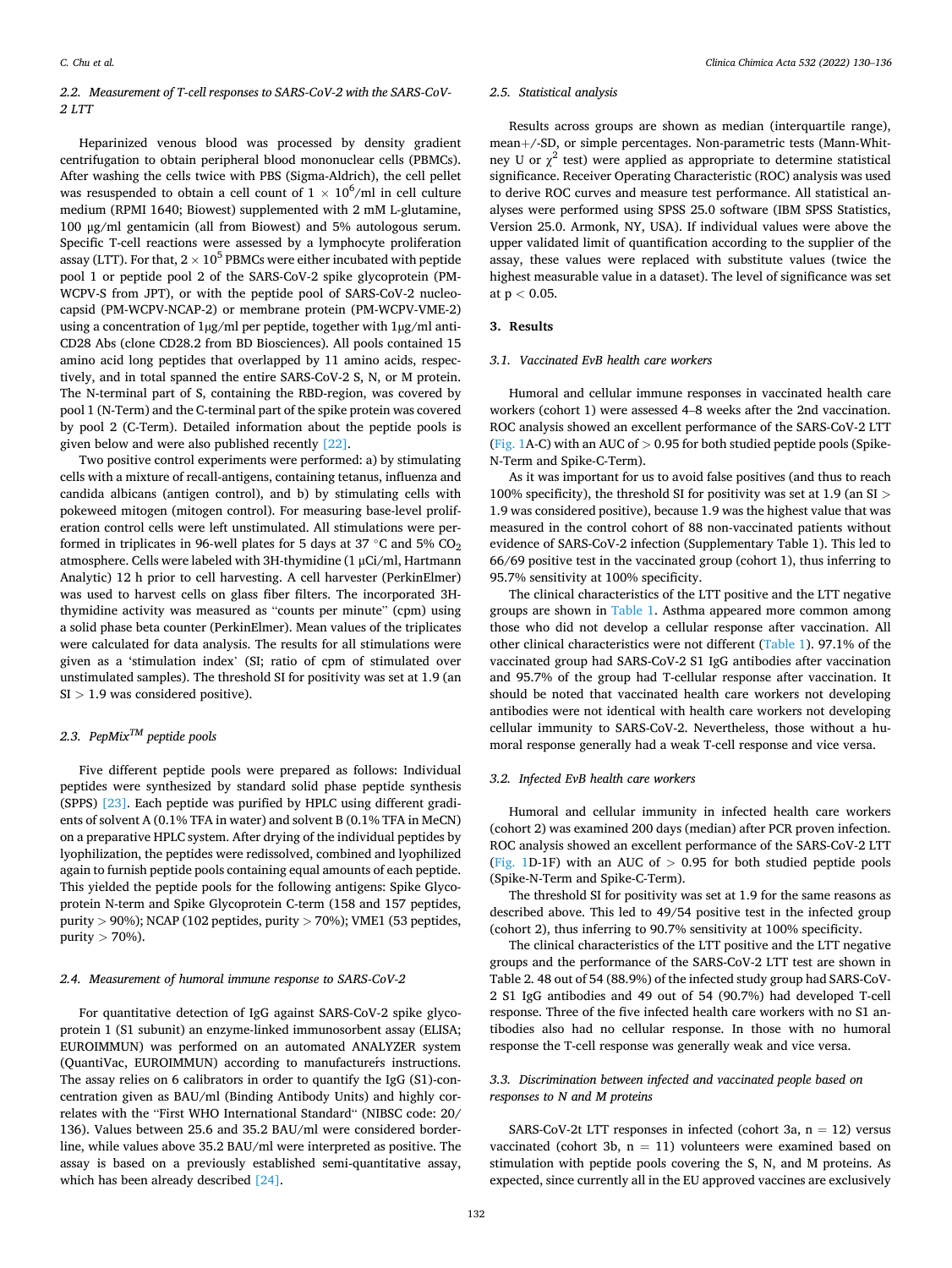B

<span id="page-3-0"></span>

| Area                    | 0.9997           |
|-------------------------|------------------|
| Std. Error              | 0.0004606        |
| 95% confidence interval | 10.9988 to 1.000 |
| P value                 | <∩ ∩∩ก1          |



95% confidence interval

P value

P value





D

E

| Area                                      | 0.9934   |
|-------------------------------------------|----------|
| Std. Error                                | 0.005604 |
| 95% confidence interval   0.9824 to 1.000 |          |
| ' value                                   | <∩ ∩∩ก1  |

ROC curve: Spike-C-Term LTT 100 80 Sensitivity% 60 40 20  $\mathbf{0}$ 20 40 60 80 100  $\bf{0}$ 100% - Specificity%

| Area                                       | 0.9581  |
|--------------------------------------------|---------|
| Std. Frror                                 | 0.02044 |
| 95% confidence interval 1 0.9181 to 0.9982 |         |
| P value                                    | <0.0001 |

 $\mathbf C$ F ROC curve: Spike-N-Term LTT 100 80 Sensitivity% 60 40 20  $\mathbf 0$  $40$  $60$  $80$ 100  $\mathbf 0$  $20$ 100% - Specificity% Area 0.9928 Std. Error 0.005475 95% confidence interval 0.9820 to 1.000

 $< 0.0001$ 

0.9752 to 1.000

 $< 0.0001$ 

|              |     | ROC curve: Spike-N-Term LTT |    |                   |    |     |
|--------------|-----|-----------------------------|----|-------------------|----|-----|
|              | 100 |                             |    |                   |    |     |
|              | 80  |                             |    |                   |    |     |
| Sensitivity% | 60  |                             |    |                   |    |     |
|              | 40  |                             |    |                   |    |     |
|              | 20  |                             |    |                   |    |     |
|              | 0   |                             |    |                   |    |     |
|              | O   | 20                          | 40 | 60                | 80 | 100 |
|              |     |                             |    | 100% Specificity% |    |     |

| Area                                      | 0.9672   |
|-------------------------------------------|----------|
| Std. Frror                                | 0.01846  |
| 95% confidence interval   0.9310 to 1.000 |          |
| P value                                   | < 0.0001 |
|                                           |          |

Fig. 1. ROC curves showing discrimination between vaccinated and unvaccinated health care workers (A)-(C), or infected and uninfected health-care workers (D)-(F), based on detection of IgG against spike S1 (A, D) or LTT with the C-terminal (B, E) or N-terminal (C, F) spike peptide pools.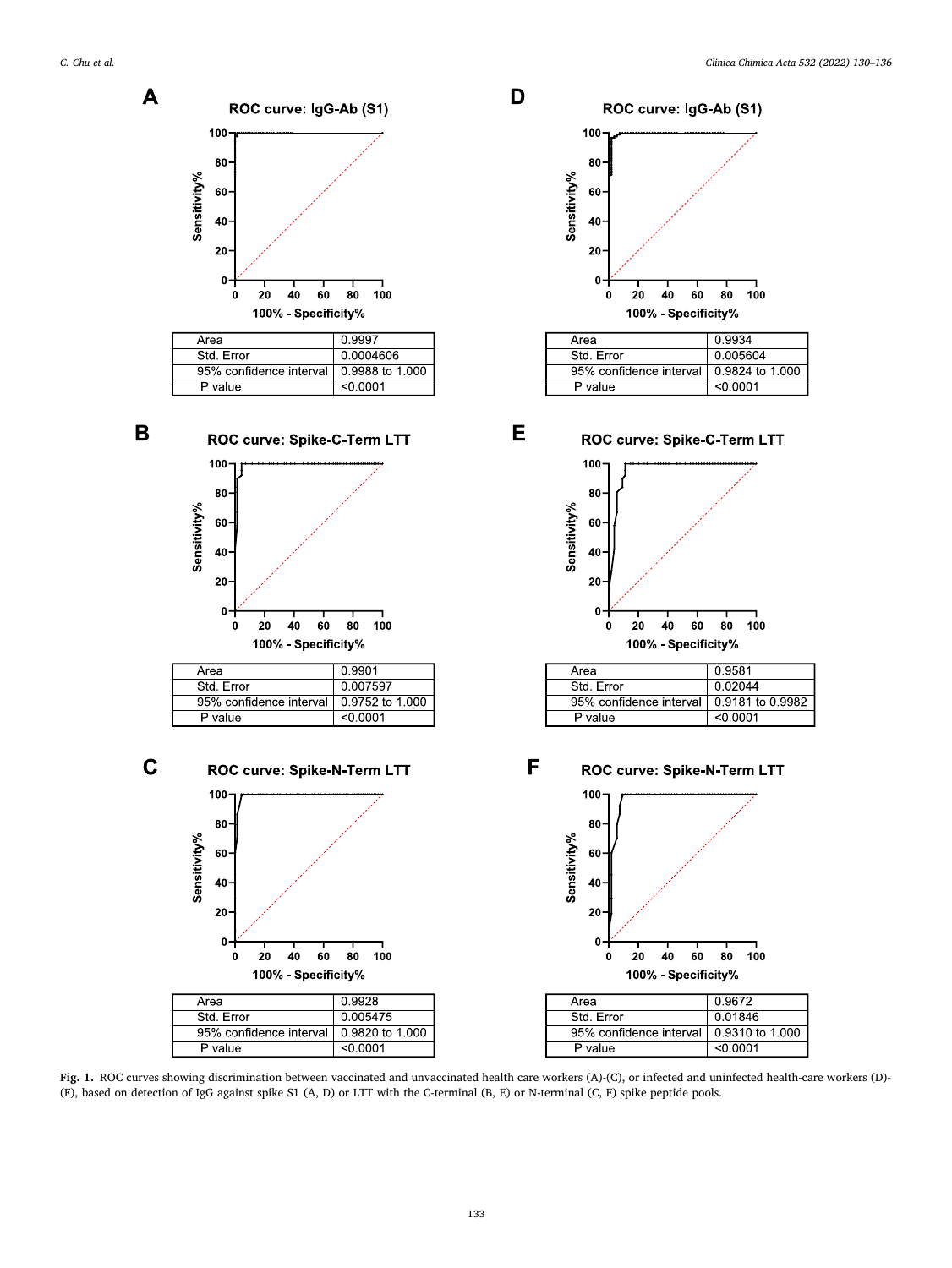based on the spike-glycoprotein, all vaccinated participants  $(n = 11)$ showed positive responses (SI *>* 1.9) to both S peptide sub-pools, but no responses to the M or N peptide pools (SI *<* 2, Fig. 2). In contrast, all previously infected participants ( $n = 12$ ) showed positive responses to the S peptide pools and in addition to the M and/or the N peptide pools (Fig. 2). Taken together, the LTT method efficiently differentiates between infected and vaccinated individuals and offers the possibility of detecting a prior SARS-CoV-2 infection even after subsequent vaccination.

Depending on the particular antigen chosen as stimulant for the T cell-assay, antigen-specific CD4 or CD8 T cells are stimulated in varying proportions.. To address the question, which T-cells do proliferate after 5d stimulation with described SARS-CoV-2 peptide pool in our LTTassay, we additionally analyzed these 5d-cell cultures using flow cytometry. We examined the proportion of CD4 or CD8 T-cells, respectively after gating on  $CD45 + CD3 + T$ -cells and as well as gating on Tcell blasts, since dividing cells are blastic. In contrast to the relatively balanced CD4/CD8 T-cell proportions after mitogen stimulation, SARS-CoV-2-specific stimulations predominantly induced  $CD4 + T$ -cell responses ([Fig. 3](#page-5-0)). Raw data of our experiments are in supplementary Table 1.

#### **4. Discussion**

Our novel SARS-CoV-2 LTT was designed for the detection of vaccine and/or infection-induced cellular immune responses to SARS-CoV-2. The test shows excellent discrimination between infected/vaccinated individuals and unexposed controls. Since the threshold for positive SARS-CoV-2 LTT responses had been set in such a way that all 88 unexposed controls (Supplementary Table 1) had a negative LTT, specificity was 100% by design. False negatives, however, did occur (sensitivity 95.7% and 90.7% for cohort 1 and cohort 2, respectively), but were most likely not test-related but due to the lacking or weak immunity in those infected or vaccinated.

The excellent performance of the SARS-CoV-2 LTT in discriminating between those infected or vaccinated and controls is reflected by ROC analysis [\(Fig. 1\)](#page-3-0) showing areas under the curve (AUC) of *>* 0.95. The obtained results favorably compare to other T-cell tests for SARS-CoV-2 infection or vaccination, e.g. Interferon-gamma release assay (IGRA) Tcell tests that reported a cut-off dependent sensitivity of 75.4–89.6% with a specificity of 96.3–100% [\[19\];](#page-6-0) a sensitivity of 73–88% with a specificity of 85–97% [\[18\];](#page-6-0) or a sensitivity of 90–100% with a specificity of 96–90% [\[17\];](#page-6-0) and an assay based on cumbersome T-cell receptor (TCR) sequencing that reported 97.1% sensitivity and 100% specificity in a preprint manuscript [\[11\]](#page-6-0).

For optimal activation, T cells need different kinds of signals from the antigen presenting cell (APC). Together with the initial MHC-TCR signal,

further co-stimulatory signals promote proliferation and differentiation of T cells. An important co-stimulatory molecule on T cells is CD28 [\[25\]](#page-6-0). As peptides in contrast to proteins are not undergoing active processing by APCs in order to be presented on MHC molecules, APCs provide less co-stimulatory signals when using peptides for in vitro stimulation. Optimizing co-stimulatory signaling by adding anti-CD28 can improve assay sensitivity. We mentioned this in the discussion of the revised version of the manuscript.

Few study participants showed neither antibodies nor a positive LTT despite vaccination or infection. Their frequency roughly corresponded to the rate of non-responders after infection or vaccination reported in the literature [26–[28\].](#page-6-0) With respect to the vaccinated or infected healthcare workers, in participants with a positive antibody test and a negative LTT or vice versa, usually one of the tests was just above the threshold while the other test was just below. There were 3 individuals in the infected group with no detectable IgG (S1) antibodies but a clear T-cell response. This may be due to the fact that antibody titers usually drop within a few months after infection or vaccination whereas T-cell response appears to be more persistent [\[29,30\]](#page-6-0). As a result, detection of SARS-CoV-2-specific T-cells may represent a better way of determining the presence of SARS-CoV-2-specific immunity than SARS-CoV-2 S1 protein subunit-specific antibodies in subjects who have been infected for some time. Antibodies to the N protein were not measured in this study, and while the presence of such antibodies would point to infection, their kinetics are similar to those of S1-specific antibodies, dropping off after a few months.

The currently most frequently used read-out for T-cell activation assays are been cytokine production measured intracellularly (ICS), in the supernatant (ELISA or equivalent), or detected by Elispot [\[31\]](#page-6-0). T-cell surface marker upregulation is being used by some authors and has also been applied to SARS-CoV-2 [\[22\]](#page-6-0). In particular the Elispot method depends at least partially on subjective judgments on test results and has thus a huge interobserver variability. T-cell proliferation assays have a more definitive end-point and are thus independent of the experience of an observer. Moreover, cytokine production upon stimulation within the first 23–48 h - as it is analyzed in the cytokine dependent methods – detects also T-cell clones that might be activated in the early phase of the immune response but not in later stages [\[32\]](#page-6-0). However, the T-cell subsets arising from proliferating T-cell clones - as measured by the LTT are the ones that will ultimately deal with the infection. In addition, it has to be noted that the experimental conditions such as the availability of IL-2, for example, have a critical role in *ex-vivo* testing. The conditions used in our experiments appear to have favored positive responses in those infected or vaccinated with very few false negatives. This is noteworthy since the threshold for positivity was set in such a way that the negative control group included no positives at all. Setting the threshold slightly lower, i.e., allowing for a few false positives, would



**Fig. 2.** SARS-CoV-2 antigen-specific T-cell responses in vaccinated or infected volunteers (cohort 3) were examined using the SARS-CoV-2 LTT based on peptide pools covering the S, N, and M proteins. (A) All vaccinated participants (cohort 3b,  $n = 11$ ) showed positive responses (SI  $\geq$  2) to the S peptide pools but no responses to the N or M pools (SI < 2). (B) All previously infected participants (cohort 3a, n = 12) showed positive responses to the S and, in addition, to both the N and M pools. (C) Participants without infection and without vaccination (cohort 3c, n = 12) showed no LTT response (SI *<* 2) to any of the peptide pools used for stimulation.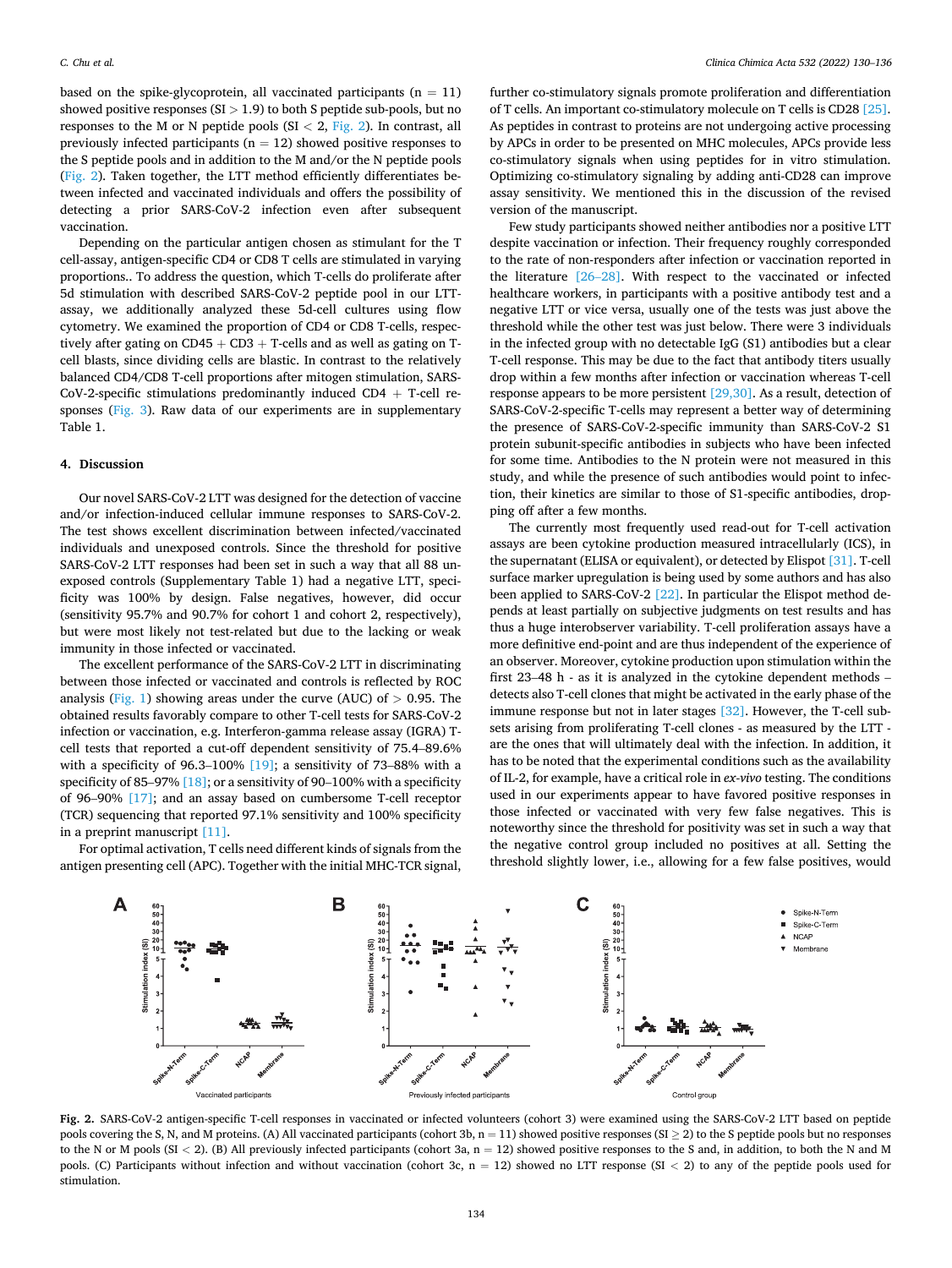<span id="page-5-0"></span> $\Delta$ 



B



**Fig. 3. SARS-CoV-2-specific T cell-response is more prominent for CD4 þ T cells.** After five-days stimulation PBMCs were stained for CD45, CD3, CD4 and CD8. CD45 + CD3 + blasts were calculated for CD4+- and CD8 + proportion. A: PBMCs were stimulated with Pokeweed mitogen. B: PBMCs were stimulated with SARS-CoV-2 specific peptide pools spanning different total virus specific proteins.

have further reduced the false negative rate.

To date, T-cell proliferation assays for SARS-CoV-2 specific T-cells appear to represent a niche in the diagnostic market and their clinical usefulness still has to be explored in more detail. The LTT assay presented here is an important contribution to this field and will help to answer a number of questions that are of particular relevance: What is the long-term course of SARS-CoV-2-specific T-cell immunity after vaccination and/or infection in light of antibody responses declining within months? How do SARS-CoV-2 specific T-cell responses fare compared to antibody responses in patients receiving biologicals in rheumatoid arthritis, for example? Are SARS-CoV-2-specific T-cell responses weaker in HIV patients, transplant recipients, or oncological patients undergoing chemotherapy?

In conclusion, the present study shows that the novel SARS-CoV-2 LTT may improve the identification of those with infection or vaccineinduced immunity to the coronavirus and our data suggests that this new approach can be rolled out to a range of clinical situations. The SARS-CoV-2 LTT can not only differentiate between acquired immunity due to natural infection or vaccination, but it may also help us examine and understand the complexity of the cellular immune response at an individual level.

## **Declaration of Competing Interest**

The authors declare that they have no known competing financial interests or personal relationships that could have appeared to influence the work reported in this paper.

## **Appendix A. Supplementary material**

Supplementary data to this article can be found online at [https://doi.](https://doi.org/10.1016/j.cca.2022.05.025)  [org/10.1016/j.cca.2022.05.025](https://doi.org/10.1016/j.cca.2022.05.025).

#### **References**

- [1] S. Mahajan, V. Kode, K. Bhojak, C. Karunakaran, K. Lee, M. Manoharan, A. Ramesh, S. Hv, A. Srivastava, R. Sathian, T. Khan, P. Kumar, R. Gupta, P. Chakraborty, A. Chaudhuri, Immunodominant T-cell epitopes from the SARS-CoV-2 spike antigen reveal robust pre-existing T-cell immunity in unexposed individuals, Sci. Rep. 11 (1) (2021), <https://doi.org/10.1038/s41598-021-92521-4>.
- [2] [E.S. Winkler, P. Gilchuk, J. Yu, A.L. Bailey, R.E. Chen, Z. Chong, S.J. Zost, H. Jang,](http://refhub.elsevier.com/S0009-8981(22)01178-0/h0010)  [Y. Huang, J.D. Allen, J.B. Case, R.E. Sutton, R.H. Carnahan, T.L. Darling, A.C.](http://refhub.elsevier.com/S0009-8981(22)01178-0/h0010)  [M. Boon, M. Mack, R.D. Head, T.M. Ross, J.E. Crowe, M.S. Diamond, Human](http://refhub.elsevier.com/S0009-8981(22)01178-0/h0010) [neutralizing antibodies against SARS-CoV-2 require intact Fc effector functions for](http://refhub.elsevier.com/S0009-8981(22)01178-0/h0010)  [optimal therapeutic protection, Cell 184 \(7\) \(2021\) 1804](http://refhub.elsevier.com/S0009-8981(22)01178-0/h0010)–1820.e16.
- [3] [J. Zuo, A.C. Dowell, H. Pearce, K. Verma, H.M. Long, J. Begum, F. Aiano, Z. Amin-](http://refhub.elsevier.com/S0009-8981(22)01178-0/h0015)[Chowdhury, K. Hoschler, T. Brooks, S. Taylor, J. Hewson, B. Hallis, L. Stapley,](http://refhub.elsevier.com/S0009-8981(22)01178-0/h0015)  [R. Borrow, E. Linley, S. Ahmad, B. Parker, A. Horsley, G. Amirthalingam, K. Brown,](http://refhub.elsevier.com/S0009-8981(22)01178-0/h0015)  [M.E. Ramsay, S. Ladhani, P. Moss, Robust SARS-CoV-2-specific T cell immunity is](http://refhub.elsevier.com/S0009-8981(22)01178-0/h0015)  [maintained at 6 months following primary infection, Nat. Immunol. 22 \(5\) \(2021\)](http://refhub.elsevier.com/S0009-8981(22)01178-0/h0015)  620–[626.](http://refhub.elsevier.com/S0009-8981(22)01178-0/h0015)
- [4] [I. Cassaniti, E. Percivalle, F. Bergami, A. Piralla, G. Comolli, R. Bruno, et al., SARS-](http://refhub.elsevier.com/S0009-8981(22)01178-0/h0020)[CoV-2 specific T-cell immunity in COVID-19 convalescent patients and unexposed](http://refhub.elsevier.com/S0009-8981(22)01178-0/h0020)  [controls measured by ex vivo ELISpot assay, Clin. Microbiol. Infect. 27 \(7\) \(2021\)](http://refhub.elsevier.com/S0009-8981(22)01178-0/h0020)  1029–[1034.](http://refhub.elsevier.com/S0009-8981(22)01178-0/h0020)
- [5] [M.K. Jung, E.-C. Shin, Phenotypes and Functions of SARS-CoV-2-Reactive T Cells,](http://refhub.elsevier.com/S0009-8981(22)01178-0/h0025)  [Mol. Cells 44 \(6\) \(2021\) 401](http://refhub.elsevier.com/S0009-8981(22)01178-0/h0025)–407.
- [6] [L. Swadling, M.O. Diniz, N.M. Schmidt, O.E. Amin, A. Chandran, E. Shaw, et al.,](http://refhub.elsevier.com/S0009-8981(22)01178-0/h0030) [Pre-existing polymerase-specific T cells expand in abortive seronegative SARS-CoV-](http://refhub.elsevier.com/S0009-8981(22)01178-0/h0030)[2, Nature \(2021\).](http://refhub.elsevier.com/S0009-8981(22)01178-0/h0030)
- [7] L. Loyal, J. Braun, L. Henze, B. Kruse, M. Dingeldey, U. Reimer, F. Kern, T. Schwarz, M. Mangold, C. Unger, F. Dorfler, S. Kadler, J. Rosowski, K. Gürcan, Z. Uyar-Aydin, M. Frentsch, F. Kurth, K. Schnatbaum, M. Eckey, S. Hippenstiel,